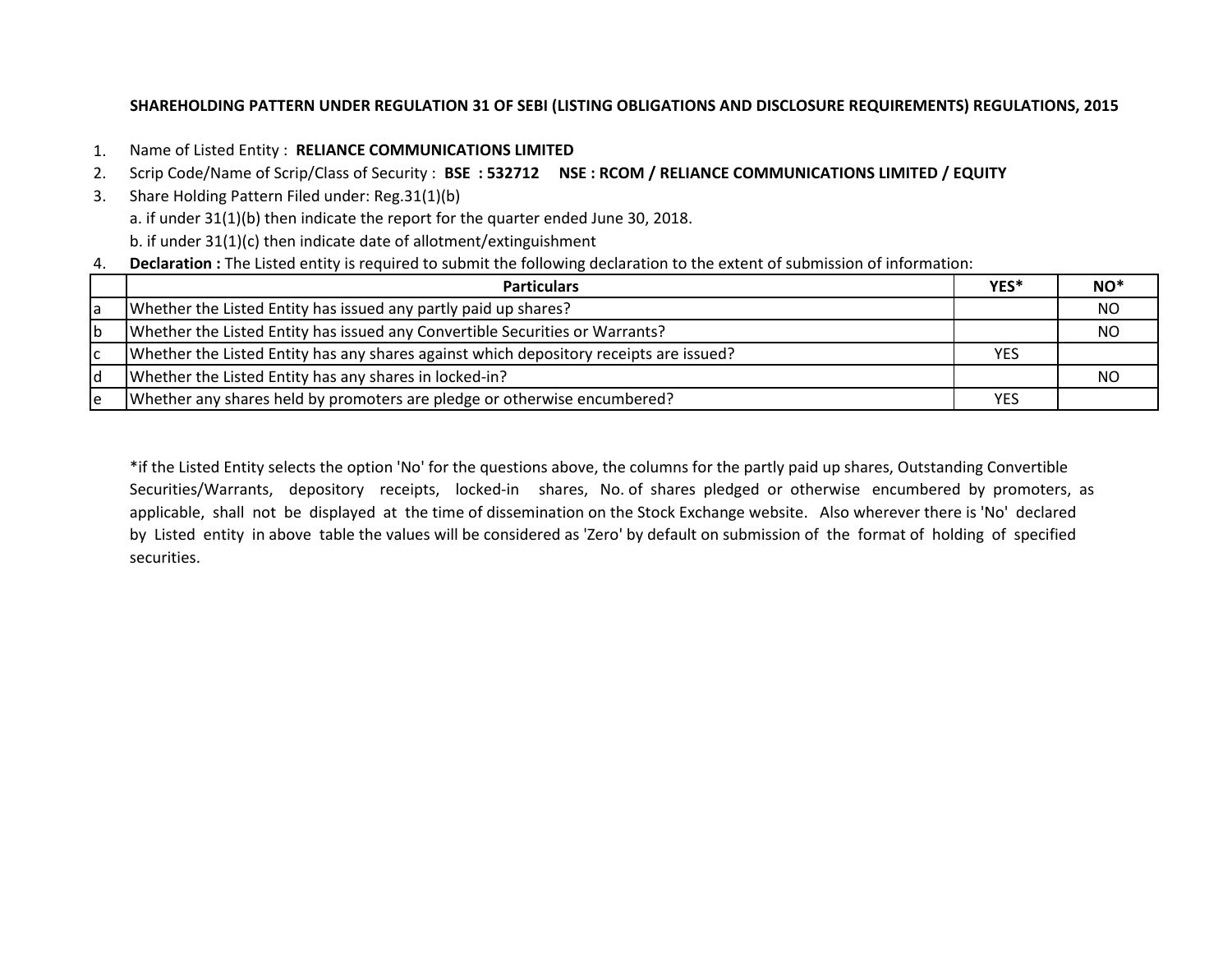### **Table I - Summary Statement holding of specified securities**

| Categ<br>ory | <b>Category of</b><br>Shareholder                      | No. of<br>Share-<br>holders | No. of fully<br>paid up equity<br>shares held | No. of<br><b>Partly</b><br>paid-up<br>equity<br>shares<br>held | No. of<br><b>Shares</b><br><b>Underlying</b><br><b>Depository</b><br>Receipts | <b>Shares Held</b>                                | as a % of total securities<br>no of shares<br>(Calculated as<br>per SCRR<br>1957) |                      |           | Total Nos. of Shareholding Number of Voting Rights held in each class of<br><b>No of Voting Rights</b> | <b>Total as</b><br>a % of<br>$(A+B+C)$ | <b>Underlying</b><br>Outstanding<br>converttible<br>securities<br>(Including<br><b>Warrants)</b> | No. of Shares   Shareholding, Number of Locked in<br>as a %<br>assuming full<br>conversion of<br>convertible<br>Securities (as a<br>percentage of<br>diluted share | <b>Shares</b><br>No. (a) | As a %<br>of total<br><b>Shares</b><br>held (b) | Number of Shares<br>pledged or otherwise<br>lencumbered<br><b>No.</b> (a) | As a % of<br>total<br><b>Shares</b><br>held (b) | <b>Number of</b><br>equity shares<br>held in<br>dematerialized<br>form |
|--------------|--------------------------------------------------------|-----------------------------|-----------------------------------------------|----------------------------------------------------------------|-------------------------------------------------------------------------------|---------------------------------------------------|-----------------------------------------------------------------------------------|----------------------|-----------|--------------------------------------------------------------------------------------------------------|----------------------------------------|--------------------------------------------------------------------------------------------------|--------------------------------------------------------------------------------------------------------------------------------------------------------------------|--------------------------|-------------------------------------------------|---------------------------------------------------------------------------|-------------------------------------------------|------------------------------------------------------------------------|
|              |                                                        |                             |                                               |                                                                |                                                                               |                                                   |                                                                                   | Class: Equity Class: | <b>NA</b> | Total                                                                                                  |                                        |                                                                                                  | capital)                                                                                                                                                           |                          |                                                 |                                                                           |                                                 |                                                                        |
| (1)          | (11)                                                   | (III)                       | (IV)                                          | (V)                                                            | (VI)                                                                          | $(VIII) = (IV) + (V) (VIII)$ As a % of<br>$+ (V)$ | $(A+B+C2)$                                                                        |                      |           | (IX)                                                                                                   |                                        | (X)                                                                                              | $(XI) = (VII) + (X)$<br>As a %<br>- of<br>$(A+B+C2)$                                                                                                               | (XII)                    |                                                 | (XIII)                                                                    |                                                 | (XIV)                                                                  |
| (A)          | Promoter & Promoter<br>Group                           | 13                          | 1464696844                                    |                                                                |                                                                               | 1464696844                                        |                                                                                   | 53.08 1464696844     |           | 1464696844                                                                                             | 52.96                                  |                                                                                                  | 53.08                                                                                                                                                              |                          | 0.00                                            | 439630313                                                                 | 30.02                                           | 1464696844                                                             |
| (B)          | Public                                                 | 1341689                     | 1273340456                                    |                                                                |                                                                               | 1273340456                                        |                                                                                   | 46.15 1273340456     |           | 1273340456                                                                                             | 46.04                                  |                                                                                                  | 46.15                                                                                                                                                              |                          | 0.00                                            | <b>NA</b>                                                                 | <b>NA</b>                                       | 1247473024                                                             |
| (C)          | Promoter-Non<br>Non<br>Public                          |                             |                                               |                                                                |                                                                               |                                                   |                                                                                   |                      |           |                                                                                                        |                                        |                                                                                                  |                                                                                                                                                                    |                          |                                                 |                                                                           |                                                 |                                                                        |
| (C1)         | Shares underlying DRs                                  |                             |                                               |                                                                | 6216750                                                                       | 6216750                                           | <b>NA</b>                                                                         | 6216750              |           | 6216750                                                                                                | 0.22                                   |                                                                                                  | <b>NA</b>                                                                                                                                                          |                          | 0.00                                            | <b>NA</b>                                                                 | <b>NA</b>                                       | 6216750                                                                |
| (C2)         | held<br><b>Shares</b><br>by<br><b>Employees Trusts</b> |                             | 21279000                                      |                                                                |                                                                               | 21279000                                          | 0.77                                                                              | 21279000             |           | 21279000                                                                                               | 0.77                                   |                                                                                                  | 0.77                                                                                                                                                               |                          | 0.00                                            | <b>NA</b>                                                                 | <b>NA</b>                                       | 21279000                                                               |
|              |                                                        |                             |                                               |                                                                |                                                                               |                                                   |                                                                                   |                      |           |                                                                                                        |                                        |                                                                                                  |                                                                                                                                                                    |                          |                                                 |                                                                           |                                                 |                                                                        |
|              | Total:                                                 | 1341704                     | 2759316300                                    |                                                                | 6216750                                                                       | 2765533050                                        |                                                                                   | 100.00 2765533050    |           | 2765533050                                                                                             | 100.00                                 | $\mathbf{0}$                                                                                     | 100.00                                                                                                                                                             |                          | 0.00                                            | 439630313                                                                 | 15.90                                           | 2739665618                                                             |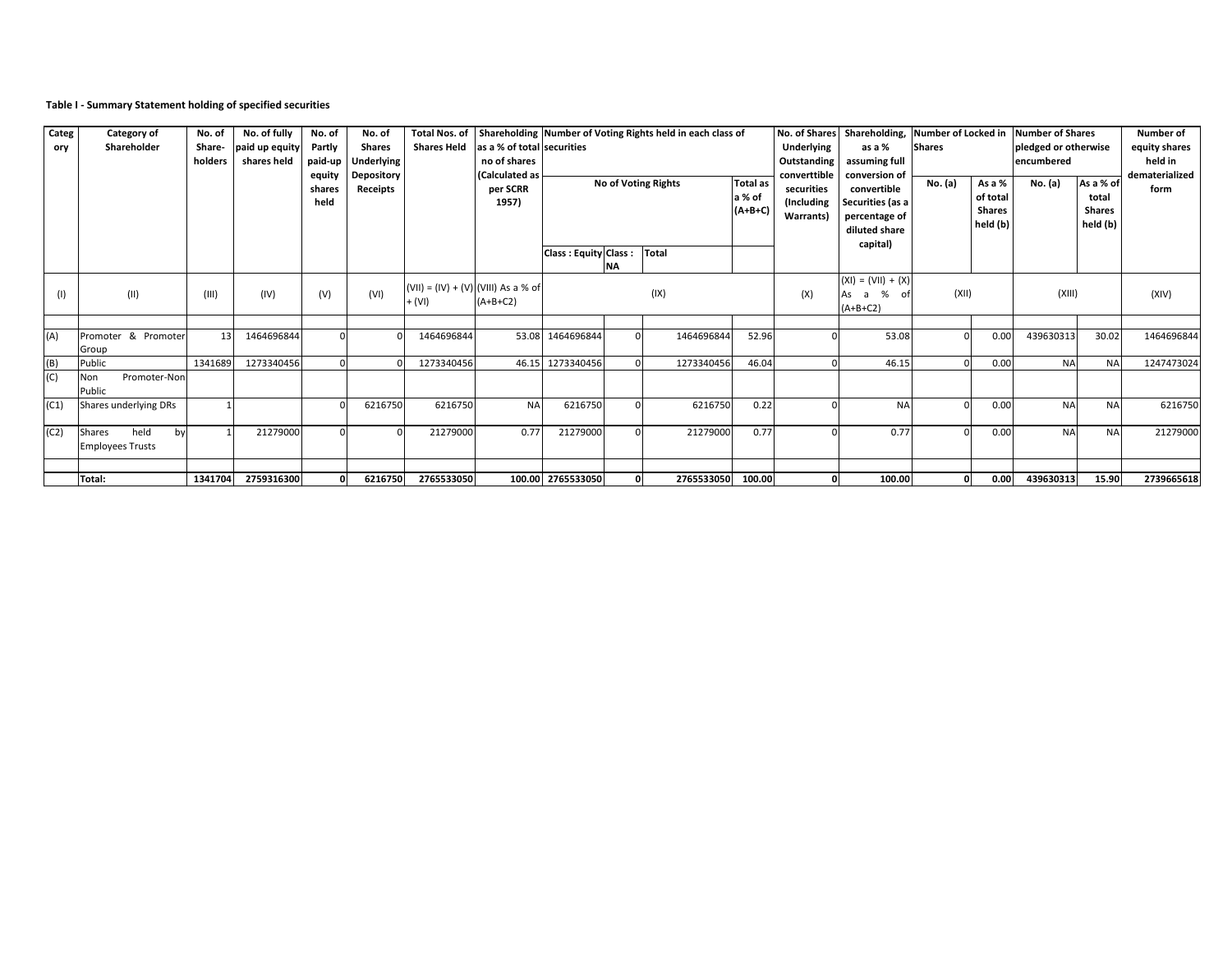# **Table II - Statement showing shareholding pattern of the Promoter and Promoter Group**

3. Represents the equity shares of the Company allotted to Sistema Shyam TeleServices Limited (SSTL) in terms of the Scheme of Arrangement sanctioned by the Hon'ble High Court of Judicature at Bombay and Hon'ble High Court **Scheme, SSTL is considered as PAC with the Promoters for the purpose of Securities and Exchange Board of India (SAST) Regulations, 2011.**

|     | <b>Category &amp; Name of the</b><br>Shareholder                        | <b>PAN</b> | No. of<br>Share-<br>holders | No. of fully<br>paid up equity<br>shares held | Partly<br>paid-up<br>equity | Nos. of<br><b>Shares</b><br><b>Underlying</b> |                      | Total No. of   Shareholding %   Number of Voting Rights held in each class of<br>Shares Held Calculated as per securities<br><b>SCRR 1957)</b><br>As a % of<br>$(A+B+C2)$ |                          |                     |              |                                              | <b>No. of Shares</b><br><b>Underlying</b><br>Outstanding  | Shareholding, as Number of Locked in<br>a % assuming full Shares<br>conversion of |                |                                                 | <b>Number of Shares</b><br>pledged or otherwise<br>encumbered |                                                 | <b>Number of</b><br>equity shares<br>held in |
|-----|-------------------------------------------------------------------------|------------|-----------------------------|-----------------------------------------------|-----------------------------|-----------------------------------------------|----------------------|---------------------------------------------------------------------------------------------------------------------------------------------------------------------------|--------------------------|---------------------|--------------|----------------------------------------------|-----------------------------------------------------------|-----------------------------------------------------------------------------------|----------------|-------------------------------------------------|---------------------------------------------------------------|-------------------------------------------------|----------------------------------------------|
|     |                                                                         |            |                             |                                               | shares<br>held              | <b>Depository</b><br><b>Receipts</b>          |                      |                                                                                                                                                                           | No. of Voting Rights     |                     |              | Total as a<br>% of Total<br>voting<br>rights | converttible<br>securities (Including<br><b>Warrants)</b> | convertible<br>Securities (as a<br>percentage of<br>diluted share<br>capital)     | <b>No.</b> (a) | As a % of<br>total<br><b>Shares</b><br>held (b) | No. (a)                                                       | As a % of<br>total<br><b>Shares</b><br>held (b) | dematerialized<br>form                       |
|     |                                                                         |            |                             |                                               |                             |                                               |                      |                                                                                                                                                                           | Class :<br><b>Equity</b> | Class:<br><b>NA</b> | Total        |                                              |                                                           |                                                                                   |                |                                                 |                                                               |                                                 |                                              |
|     | (1)                                                                     | (11)       | (III)                       | (IV)                                          | (V)                         | (VI)                                          | (VII)<br>$(IV+V+VI)$ | (VIII)                                                                                                                                                                    |                          |                     | (IX)         |                                              | (X)                                                       | $(XI) = (VII) + (X) As$<br>$a$ % of (A+B+C2)                                      | (XII)          |                                                 | (XIII)                                                        |                                                 | (XIV)                                        |
| (1) | Indian                                                                  |            |                             |                                               |                             |                                               |                      |                                                                                                                                                                           |                          |                     |              |                                              |                                                           |                                                                                   |                |                                                 |                                                               |                                                 |                                              |
| (a) | Individuals/Hindu<br>undivided<br>Family                                |            |                             |                                               |                             |                                               |                      |                                                                                                                                                                           |                          |                     |              |                                              |                                                           |                                                                                   |                |                                                 |                                                               |                                                 |                                              |
|     | Anil D. Ambani                                                          |            |                             | 1859171                                       |                             |                                               | 1859171              | 0.07                                                                                                                                                                      | 1859171                  |                     | 1859171      | 0.07                                         |                                                           | 0.07                                                                              |                |                                                 |                                                               |                                                 | 1859171                                      |
|     | Jai Anshul A Ambani                                                     |            |                             | 100                                           |                             |                                               | 100                  | 0.00                                                                                                                                                                      | 100                      |                     | 100          | 0.00                                         |                                                           | 0.00                                                                              |                |                                                 |                                                               |                                                 | 100                                          |
|     | Jaianmol A. Ambani                                                      |            |                             | 1669759                                       |                             |                                               | 1669759              | 0.06                                                                                                                                                                      | 1669759                  |                     | 1669759      | 0.06                                         |                                                           | 0.06                                                                              |                |                                                 |                                                               |                                                 | 1669759                                      |
|     | Kokila D Ambani                                                         |            |                             | 4665847                                       |                             |                                               | 4665847              | 0.17                                                                                                                                                                      | 4665847                  |                     | 4665847      | 0.17                                         |                                                           | 0.17                                                                              |                |                                                 |                                                               |                                                 | 4665847                                      |
|     | Tina A Ambani                                                           |            |                             | 1650832                                       |                             |                                               | 1650832              | 0.06                                                                                                                                                                      | 1650832                  |                     | 1650832      | 0.06                                         |                                                           | 0.06                                                                              |                |                                                 |                                                               |                                                 | 1650832                                      |
|     |                                                                         |            |                             |                                               |                             |                                               |                      |                                                                                                                                                                           |                          |                     |              |                                              |                                                           |                                                                                   |                |                                                 |                                                               |                                                 |                                              |
| (b) | Government/<br><b>State</b><br><b>Central</b><br>Government(s)          |            |                             |                                               |                             |                                               |                      | 0.00                                                                                                                                                                      |                          |                     |              | 0.00                                         |                                                           | 0.00                                                                              |                |                                                 |                                                               |                                                 |                                              |
| (c) | <b>Financial Institutions/Banks</b>                                     |            |                             |                                               |                             |                                               |                      | 0.00                                                                                                                                                                      |                          |                     |              | 0.00                                         |                                                           | 0.00                                                                              |                |                                                 | $\Omega$                                                      |                                                 | $\Omega$                                     |
| (d) | Any Other                                                               |            |                             |                                               |                             |                                               |                      |                                                                                                                                                                           |                          |                     |              |                                              |                                                           |                                                                                   |                |                                                 |                                                               |                                                 |                                              |
|     | Reliance Capital Limited                                                |            |                             | 29695295                                      |                             |                                               | 29695295             | 1.08                                                                                                                                                                      | 29695295                 |                     | 29695295     | 1.07                                         |                                                           | 1.08                                                                              |                |                                                 |                                                               |                                                 | 29695295                                     |
|     | Reliance<br>Communications<br><b>Enterprises Private Limited</b>        |            |                             | 723110172                                     |                             |                                               | 723110172            | 26.21                                                                                                                                                                     | 723110172                |                     | 723110172    | 26.15                                        |                                                           | 26.21                                                                             |                |                                                 | 366500000                                                     | 50.68                                           | 723110172                                    |
|     | Reliance Innoventures Private<br>Limited                                |            |                             | 12379001                                      |                             |                                               | 12379001             | 0.45                                                                                                                                                                      | 12379001                 |                     | 12379001     | 0.45                                         |                                                           | 0.45                                                                              | 0I             |                                                 |                                                               | 0.00                                            | 12379001                                     |
|     | Reliance Ornatus Enterprises And<br><b>Ventures Private Limited</b>     |            |                             | 300000000                                     |                             |                                               | 300000000            | 10.87                                                                                                                                                                     | 300000000                |                     | 300000000    | 10.85                                        |                                                           | 10.87                                                                             |                |                                                 | 10000000                                                      | 3.33                                            | 300000000                                    |
|     | Infrainvest<br>Reliance Telecom<br>Private Limited                      |            |                             | 86666667                                      |                             |                                               | 86666667             | 3.14                                                                                                                                                                      | 86666667                 |                     | 86666667     | 3.13                                         |                                                           | 3.14                                                                              |                |                                                 |                                                               |                                                 | 86666667                                     |
|     | Reliance Wind Turbine Installators<br>Industries Private Limited        |            |                             | 30000000                                      |                             |                                               | 300000000            | 10.87                                                                                                                                                                     | 300000000                |                     | 300000000    | 10.85                                        |                                                           | 10.87                                                                             |                |                                                 | 63130313                                                      | 21.04                                           | 300000000                                    |
|     | Shreeji Comtrade LLP                                                    |            |                             | 1500000                                       |                             |                                               | 1500000              | 0.05                                                                                                                                                                      | 1500000                  |                     | 1500000      | 0.05                                         |                                                           | 0.05                                                                              |                |                                                 |                                                               |                                                 | 1500000                                      |
|     | Shrikrishna Tradecom LLP                                                |            |                             | 1500000                                       |                             |                                               | 1500000              | 0.05                                                                                                                                                                      | 1500000                  |                     | 1500000      | 0.05                                         |                                                           | 0.05                                                                              |                |                                                 |                                                               |                                                 | 1500000                                      |
|     | Sub-Total (A)(1)                                                        |            | 13                          | 1464696844                                    |                             |                                               | 1464696844           |                                                                                                                                                                           | 53.08 1464696844         |                     | 0 1464696844 | 52.96                                        |                                                           | 53.08                                                                             |                | 0.00                                            | 439630313                                                     | 30.02                                           | 1464696844                                   |
| (2) | Foreign                                                                 |            |                             |                                               |                             |                                               |                      |                                                                                                                                                                           |                          |                     |              |                                              |                                                           |                                                                                   |                |                                                 |                                                               |                                                 |                                              |
| (a) | <b>Individuals</b><br>(Non-Resident<br>Individuals/ Foreign Individuals |            |                             |                                               |                             |                                               |                      | 0.00                                                                                                                                                                      |                          |                     |              | 0.00                                         |                                                           | 0.00                                                                              |                | 0.00                                            |                                                               | 0.00                                            | $\Omega$                                     |
| (b) | Government                                                              |            |                             |                                               |                             |                                               |                      | 0.00                                                                                                                                                                      |                          |                     |              | 0.00                                         |                                                           | 0.00                                                                              |                | 0.00                                            |                                                               | 0.00                                            | $\Omega$                                     |
| (c) | <b>Institutions</b>                                                     |            |                             |                                               |                             |                                               |                      | 0.00                                                                                                                                                                      |                          |                     |              | 0.00                                         |                                                           | 0.00                                                                              |                | 0.00                                            |                                                               | 0.00                                            | $\Omega$                                     |
|     |                                                                         |            |                             |                                               |                             |                                               |                      |                                                                                                                                                                           |                          |                     |              |                                              |                                                           |                                                                                   |                |                                                 |                                                               |                                                 |                                              |
| (d) | <b>Foreign Portfolio Investor</b>                                       |            |                             |                                               |                             |                                               |                      | 0.00                                                                                                                                                                      |                          |                     |              | 0.00                                         |                                                           | 0.00                                                                              |                | 0.00                                            |                                                               | 0.00                                            | $\Omega$                                     |
| (e) | Any Other                                                               |            |                             |                                               |                             |                                               |                      | 0.00                                                                                                                                                                      |                          |                     |              | 0.00                                         |                                                           | 0.00                                                                              |                | 0.00                                            |                                                               | 0.00                                            | $\Omega$                                     |
|     |                                                                         |            |                             |                                               |                             |                                               |                      |                                                                                                                                                                           |                          |                     |              |                                              |                                                           |                                                                                   |                |                                                 |                                                               |                                                 |                                              |
|     | Sub-Total (A)(2)                                                        |            |                             |                                               |                             |                                               |                      | 0.00                                                                                                                                                                      |                          |                     |              | 0.00                                         |                                                           | 0.00                                                                              |                | 0.00                                            |                                                               | 0.00                                            | 0.00                                         |
|     | Total Shareholding of Promoter                                          |            | 13                          | 1464696844                                    |                             |                                               | 1464696844           |                                                                                                                                                                           | 53.08 1464696844         |                     | 0 1464696844 | 52.96                                        |                                                           | 53.08                                                                             |                | 0.00                                            | 439630313                                                     | 30.02                                           | 1464696844                                   |
|     | Promoter<br><b>Group</b><br>and<br>$(A)=(A)(1)+(A)(2)$                  |            |                             |                                               |                             |                                               |                      |                                                                                                                                                                           |                          |                     |              |                                              |                                                           |                                                                                   |                |                                                 |                                                               |                                                 |                                              |

Details of shares which remain unclaimed may be given here alongwith details such as number of shareholders outstanding shares held in demat/ unclaimed suspense account, voting which are frozen etc.

**Note:**

2. The term "Encumbrance" has the same meaning as assigned under regulation 28(3) of SEBI (Substantial Acquisition of shares and Takeovers) Regulations, 2011.

1. PAN would not be displayed on website of stock Exchange(s).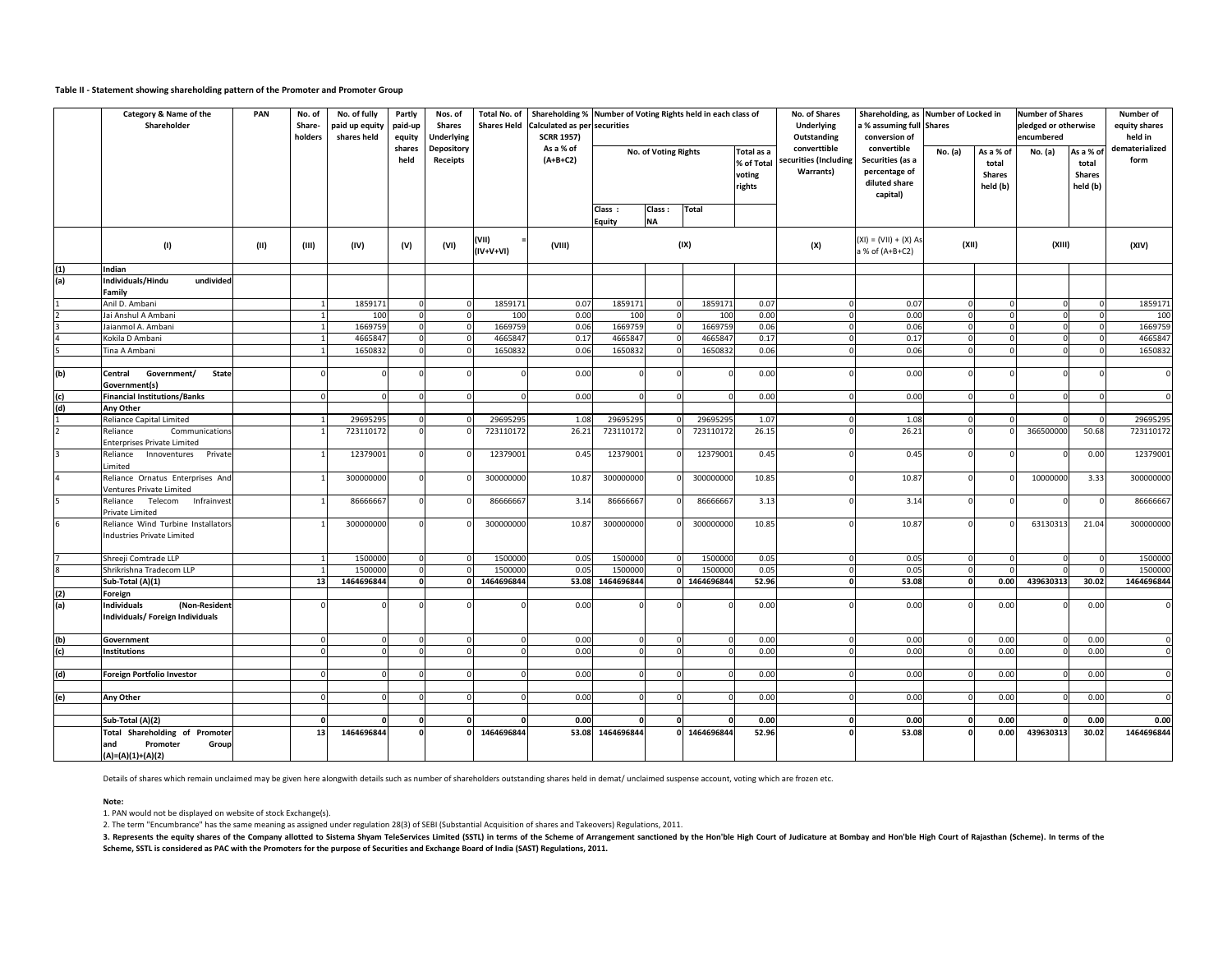### **Table III - Statement showing shareholding pattern of the Public shareholder**

Details of shares which remain unclaimed may be given here along with details such as number of shareholders, outstanding shares held in demat/ unclaimed suspense account, voting righrs which are frozen etc. : 3549 No. of Communications Limited - Unclaimed Suspense Account" and the voting rights on the shares outstanding shall remain frozen till the rightful owner of such shares claims the shares.

| <b>Catego</b><br>ry | <b>Category &amp; Name of the Shareholder</b>                                        | <b>PAN</b> | No. of<br>Share- | No. of fully<br>paid up<br>holders equity shares | Partly<br>paid-up<br>equity | No. of<br><b>Shares</b><br><b>Underlying</b> | <b>Shares Held</b>   | Total No. of Shareholdi Number of Voting Rights held in each class of No. of Shares<br>ng %<br>securities<br>calculated |                  |                                              |            |                                                               | <b>Underlying</b><br><b>Outstanding</b>               | Total Shareholding, Number of Locked in Shares<br>as a % assuming full $ (XII) $<br>conversion of |         |       |            | Number of Shares pledged or<br>otherwise encumbered (XIII)                                                         | <b>Number of equity</b><br>shares held in<br>dematerialized |
|---------------------|--------------------------------------------------------------------------------------|------------|------------------|--------------------------------------------------|-----------------------------|----------------------------------------------|----------------------|-------------------------------------------------------------------------------------------------------------------------|------------------|----------------------------------------------|------------|---------------------------------------------------------------|-------------------------------------------------------|---------------------------------------------------------------------------------------------------|---------|-------|------------|--------------------------------------------------------------------------------------------------------------------|-------------------------------------------------------------|
|                     |                                                                                      |            |                  | held                                             | shares<br>held              | <b>Depository</b><br>Receipts                |                      | as per<br>SCRR 1957 Class :<br>As a % of<br>$(A+B+C2)$                                                                  | Equity           | No. of Voting Rights<br>Class :<br><b>NA</b> | Total      | <b>Total</b> as<br>a % of<br><b>Total</b><br>voting<br>rights | converttible<br>securities<br>(Including<br>Warrants) | convertible<br>Securities (as a<br>percentage of<br>diluted share<br>capital)                     | No. (a) | (b)   | ) (a)      | $ As a % of total   No. (Not   As a % of total)$<br>Shares held   applicable   Shares held (not<br>applicable) (b) | form                                                        |
|                     | (1)                                                                                  | (11)       | (III)            | (IV)                                             | (V)                         | (VI)                                         | (VII)<br>$(IV+V+VI)$ | (VIII)                                                                                                                  |                  |                                              | (IX)       |                                                               | (X)                                                   | $(XI) = (VII) + (X) As a$<br>% of (A+B+C2)                                                        |         | (XII) |            | (XIII)                                                                                                             | (XIV)                                                       |
| (1)                 | Institutions                                                                         |            |                  |                                                  |                             |                                              |                      |                                                                                                                         |                  |                                              |            |                                                               |                                                       |                                                                                                   |         |       |            |                                                                                                                    |                                                             |
| (a)                 | <b>Mutual Funds</b>                                                                  |            | 40               | 12769815                                         |                             |                                              | 12769815             | 0.46                                                                                                                    | 12769815         |                                              | 12769815   | 0.46                                                          |                                                       | 0.46                                                                                              |         | 0.00  | <b>NA</b>  | <b>NA</b>                                                                                                          | 12533799                                                    |
| (b)                 | <b>Venture Capital Funds</b>                                                         |            |                  |                                                  |                             |                                              |                      | 0.00                                                                                                                    |                  |                                              |            | 0.00                                                          |                                                       | 0.00                                                                                              |         | 0.00  | <b>NA</b>  | <b>NA</b>                                                                                                          |                                                             |
| (c)                 | Alternate Investment Funds                                                           |            |                  |                                                  |                             |                                              |                      | 0.00                                                                                                                    |                  |                                              |            | 0.00                                                          |                                                       | 0.00                                                                                              |         | 0.00  | <b>NAI</b> | <b>NA</b>                                                                                                          |                                                             |
| (d)                 | <b>Foreign Venture Capital Investors</b>                                             |            |                  |                                                  |                             |                                              |                      | 0.00                                                                                                                    |                  |                                              |            | 0.00                                                          |                                                       | 0.00                                                                                              |         | 0.00  | <b>NA</b>  | <b>NA</b>                                                                                                          | $\overline{0}$                                              |
| (e)                 | Foreign Portfolio Investors                                                          |            | 125              | 226603860                                        |                             |                                              | 226603860            | 8.21                                                                                                                    | 226603860        |                                              | 22660386   | 8.19                                                          |                                                       | 8.21                                                                                              |         | 0.00  | <b>NA</b>  | <b>NA</b>                                                                                                          | 226603860                                                   |
|                     | <b>CLSA GLOBAL MARKETS PTE. LTD.</b>                                                 |            |                  | 42285000                                         |                             |                                              | 42285000             | 1.53                                                                                                                    | 42285000         |                                              | 42285000   | 1.53                                                          |                                                       | 1.53                                                                                              |         | 0.00  | <b>NA</b>  | <b>NA</b>                                                                                                          | 42285000                                                    |
| (f)                 | <b>Financial Institutions/Banks</b>                                                  |            | 175              | 9616313                                          |                             |                                              | 9616313              | 0.35                                                                                                                    | 9616313          |                                              | 9616313    | 0.35                                                          |                                                       | 0.35                                                                                              |         | 0.00  | <b>NA</b>  | <b>NA</b>                                                                                                          | 9580129                                                     |
| $\vert$ (g)         | Insurance Companies                                                                  |            |                  | 176266893                                        |                             |                                              | 176266893            |                                                                                                                         | 6.39 176266893   |                                              | 176266893  | 6.37                                                          |                                                       | 6.39                                                                                              |         | 0.00  | <b>NA</b>  | <b>NA</b>                                                                                                          | 176262693                                                   |
|                     | Life Insurance Corporation of India                                                  |            |                  | 164688199                                        |                             |                                              | 164688199            | 5.97                                                                                                                    | 164688199        |                                              | 164688199  | 5.96                                                          |                                                       | 5.97                                                                                              |         | 0.00  | <b>NA</b>  | <b>NA</b>                                                                                                          | 164688199                                                   |
| (h)                 | Provident Funds/Pension Funds                                                        |            |                  |                                                  |                             |                                              |                      | 0.00                                                                                                                    |                  |                                              |            | 0.00                                                          |                                                       | 0.00                                                                                              |         | 0.00  | <b>NA</b>  | <b>NA</b>                                                                                                          | $\mathbf 0$                                                 |
| (i)                 | <b>Any Other</b>                                                                     |            |                  |                                                  |                             |                                              |                      | 0.00                                                                                                                    |                  |                                              |            | 0.00                                                          |                                                       | 0.00                                                                                              |         | 0.00  | <b>NA</b>  | <b>NA</b>                                                                                                          | $\Omega$                                                    |
|                     | (1) Foreign Institutional Investors (FII)                                            |            | 70               | 353709                                           |                             |                                              | 353709               | 0.01                                                                                                                    | 353709           |                                              | 353709     | 0.01                                                          |                                                       | 0.01                                                                                              |         | 0.00  | <b>NA</b>  | <b>NA</b>                                                                                                          | 291071                                                      |
|                     | Sub Total (B)(1)                                                                     |            | 416              | 425610590                                        |                             |                                              | 425610590            | 15.42                                                                                                                   | 425610590        |                                              | 425610590  | 15.39                                                         |                                                       | 15.42                                                                                             | 0.00    | 0.00  | <b>NA</b>  | <b>NA</b>                                                                                                          | 425271552                                                   |
| (2)                 | Government/State<br><b>Central</b><br>Government(s)/President of India               |            | -76              | 1219237                                          |                             |                                              | 1219237              | 0.04                                                                                                                    | 1219237          |                                              | 1219237    | 0.04                                                          |                                                       | 0.04                                                                                              |         | 0.00  |            | <b>NAI</b>                                                                                                         | 416212                                                      |
|                     | Sub Total (B)(2)                                                                     |            | 76 I             | 1219237                                          |                             |                                              | 1219237              | 0.04                                                                                                                    | 1219237          | $\mathbf{r}$                                 | 1219237    | 0.04                                                          |                                                       | 0.04                                                                                              |         |       | <b>NA</b>  | <b>NA</b>                                                                                                          | 416212                                                      |
| (3)                 | Non-Institutions                                                                     |            |                  |                                                  |                             |                                              |                      |                                                                                                                         |                  |                                              |            |                                                               |                                                       |                                                                                                   |         |       |            |                                                                                                                    |                                                             |
| (a)                 | i.Individual shareholders holding nominal<br>share capital up to Rs.2 lakhs          |            | 1322203          | 480674713                                        |                             |                                              | 480674713            |                                                                                                                         | 17.42 480674713  |                                              | 480674713  | 17.38                                                         |                                                       | 17.42                                                                                             |         | 0.00  | <b>NA</b>  | <b>NA</b>                                                                                                          | 458129582                                                   |
|                     | ii.Individual shareholders holding nominal<br>share capital in excess of Rs. 2 Lakhs |            | 1152             | 117598514                                        |                             |                                              | 117598514            |                                                                                                                         | 4.26 117598514   |                                              | 117598514  | 4.25                                                          |                                                       | 4.26                                                                                              |         | 0.00  | <b>NA</b>  | <b>NA</b>                                                                                                          | 117598514                                                   |
| $\vert$ (b)         | <b>NBFCs Registered with RBI</b>                                                     |            |                  |                                                  |                             |                                              |                      | 0.00                                                                                                                    |                  |                                              |            | 0.00                                                          |                                                       | 0.00                                                                                              |         | 0.00  | <b>NA</b>  | <b>NA</b>                                                                                                          | $\mathbf{0}$                                                |
| (c)                 | <b>Employee Trusts</b>                                                               |            |                  |                                                  |                             |                                              |                      | 0.00                                                                                                                    |                  |                                              |            | 0.00                                                          |                                                       | 0.00                                                                                              |         | 0.00  | <b>NA</b>  | <b>NA</b>                                                                                                          |                                                             |
| (d)                 | (Holding<br><b>Depositories</b><br><b>Overseas</b><br>DRs)(Balancing figure)         |            |                  |                                                  |                             |                                              |                      | 0.00                                                                                                                    |                  |                                              |            | 0.00                                                          |                                                       | 0.00                                                                                              |         | 0.00  | <b>NA</b>  | <b>NA</b>                                                                                                          |                                                             |
| (e)                 | <b>Any Other)</b>                                                                    |            |                  |                                                  |                             |                                              |                      |                                                                                                                         |                  |                                              |            |                                                               |                                                       |                                                                                                   |         |       |            |                                                                                                                    |                                                             |
|                     | <b>TRUSTS</b>                                                                        |            |                  |                                                  |                             |                                              |                      | 0.00                                                                                                                    |                  |                                              |            | 0.00                                                          |                                                       | 0.00                                                                                              |         | 0.00  | <b>NA</b>  | <b>NA</b>                                                                                                          |                                                             |
|                     | <b>NON RESIDENT INDIANS</b>                                                          |            | 14121            | 24315874                                         |                             |                                              | 24315874             | 0.88                                                                                                                    | 24315874         |                                              | 24315874   | 0.88                                                          |                                                       | 0.88                                                                                              |         | 0.00  |            | <b>NA</b>                                                                                                          | 22450249                                                    |
|                     | <b>CLEARING MEMBERS</b>                                                              |            |                  |                                                  |                             |                                              |                      | 0.00                                                                                                                    |                  |                                              |            | 0.00                                                          |                                                       | 0.00                                                                                              |         | 0.00  | <b>NAI</b> | <b>NA</b>                                                                                                          | $\mathbf{0}$                                                |
|                     | <b>BODIES CORPORATES</b>                                                             |            |                  |                                                  |                             |                                              |                      |                                                                                                                         |                  |                                              |            |                                                               |                                                       |                                                                                                   |         |       |            |                                                                                                                    |                                                             |
|                     | <b>DOMESTIC</b>                                                                      |            | 3702             | 210645067                                        |                             |                                              | 210645067            | 7.63                                                                                                                    | 210645067        |                                              | 210645067  | 7.62                                                          |                                                       | 7.63                                                                                              |         | 0.00  | <b>NA</b>  | <b>NA</b>                                                                                                          | 210358924                                                   |
|                     | Intell Invofin India Private Limited                                                 |            |                  | 30398050                                         |                             |                                              | 30398050             | 1.10                                                                                                                    | 30398050         |                                              | 30398050   | 1.10                                                          |                                                       | 1.10                                                                                              |         | 0.00  | <b>NA</b>  | <b>NA</b>                                                                                                          | 30398050                                                    |
|                     | <b>OVERSEAS</b>                                                                      |            | 18               | 121138                                           |                             |                                              | 121138               | 0.00                                                                                                                    | 121138           |                                              | 121138     | 0.00                                                          |                                                       | 0.00                                                                                              |         | 0.00  | <b>NA</b>  | <b>NA</b>                                                                                                          | 92668                                                       |
|                     | <b>IEPF Account</b>                                                                  |            |                  | 13155323                                         |                             |                                              | 13155323             | 0.48                                                                                                                    | 13155323         |                                              | 13155323   | 0.48                                                          |                                                       | 0.48                                                                                              |         | 0.00  | <b>NA</b>  | <b>NA</b>                                                                                                          | 13155323                                                    |
|                     | Sub Total (B)(3)                                                                     |            | 1341197          | 846510629                                        |                             |                                              | 846510629            | 30.68                                                                                                                   | 846510629        |                                              | 846510629  | 30.61                                                         |                                                       | 30.68                                                                                             |         |       |            | <b>NA</b>                                                                                                          | 821785260                                                   |
|                     | Total Public Shareholding (B)<br>$ (B)(1)+(B)(2)+(B)(3) $                            |            | 1341689          | 1273340456                                       |                             |                                              | 1273340456           |                                                                                                                         | 46.15 1273340456 |                                              | 1273340456 | 46.04                                                         |                                                       | 46.15                                                                                             |         |       | <b>NA</b>  | <b>NAI</b>                                                                                                         | 1247473024                                                  |

Sistema Shyam TeleServices Limited (SSTL) Shareholding included in Domestic Bodies Corporates (No. and %) : 0 - 0%

**Note:** (1) PAN would not be displayed on website of stock exchange(s)

- (2) The above format needs to be disclosed along with the name of following persons:
- Institutions/ Non Institutions holding more than 1% of total number of shares

(3) W.r.t. the information pertaining to Depository Receipts, the same may be dislcosed in the respective columns to the extent information available and the balance to be disclosed as held by custodian.